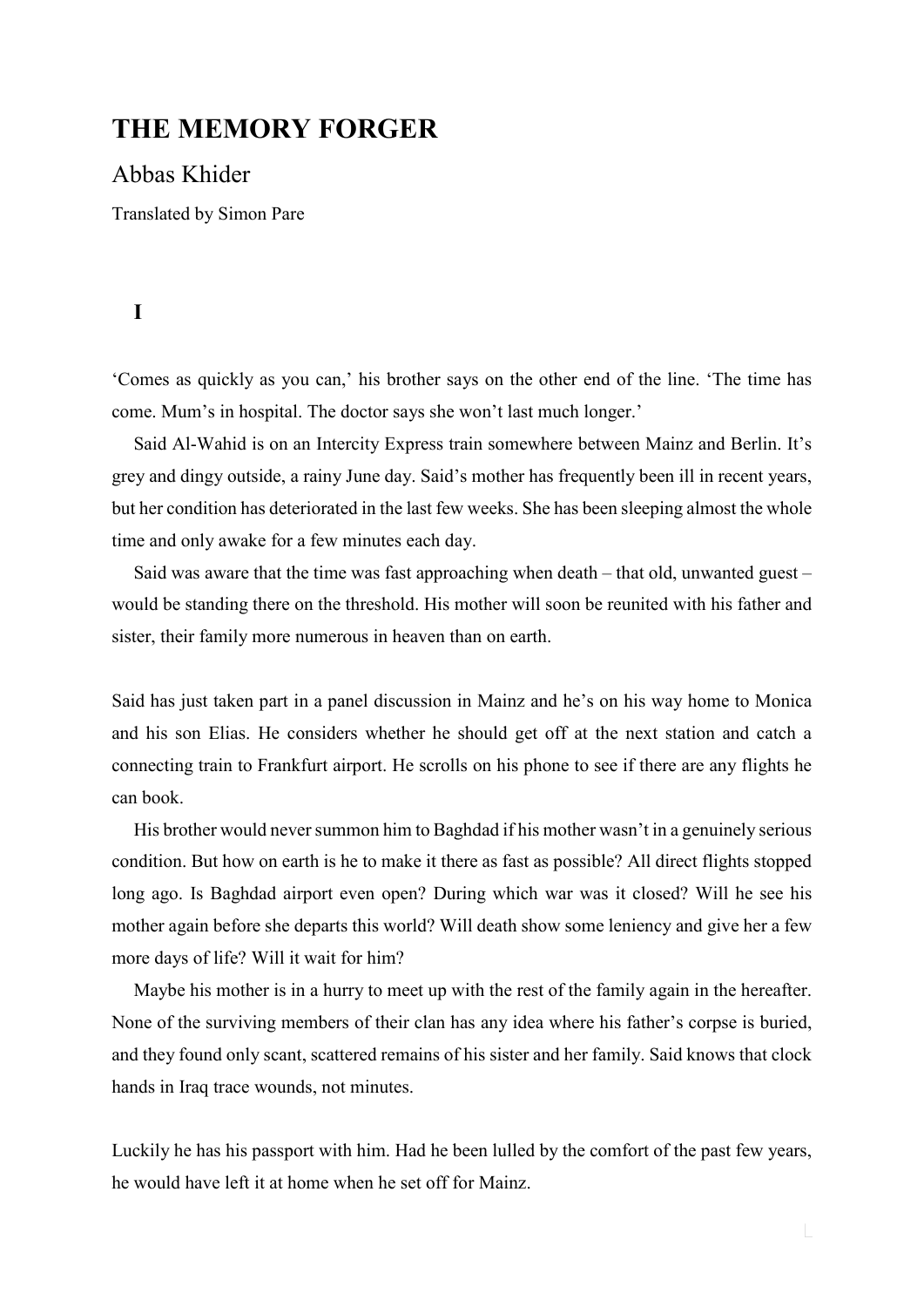Said is someone who still isn't capable of trusting the world. There's no reliable compass in a foreign country, as he knows from personal experience. At a moment's notice you have to be ready to beat a retreat or run headfirst into a brick wall. A foreign country is a journey along a hell of a long road that winds its way sharply uphill and ends up leading nowhere.

#### **VII**

It would be very difficult to get a transit visa for Qatar if he still held an Iraqi passport. No country in the Gulf is yet willing to grant anyone from Iraq a visa or allow them to stop over in transit. That hasn't changed in the twenty years since Said Al-Wahid went on the run. He has just landed in Doha for the first time, but now he's a German citizen, which means he requires neither a transit visa nor any other kind of travel permit. At the sight of his red passport the border officials wave him through. Clothes make the man, but so do papers.

It is 10 pm Central European Time – 11 pm Arabic Standard Time. Said has a seven-hour stopover at Doha's giant airport. He wanders around the terminal, looking at the shops that are still open. At the Illy Café he buys a takeaway coffee, vapes in the smoking area, walks some more and stops outside a bookshop. It is closed, unfortunately. Said studies the covers of some of the books in the window. A book entitled *Baghdad – City of Peace*. A thin book called *The Pigeon* by Patrick Süskind, apparently a new translation. Of all the books he should find here! He once bought it in Asia, then lost it in Africa, only to stumble upon it again in Europe for a short while. Neither time did he make it to the end. He only read it all the way through many years later in German when he was studying at university. It strikes Said that this thin book is somehow intertwined with his fate abroad.

[…]

Said spent his last day in Amman alone in a small room in a city-centre guesthouse. He had no intention of staying there overnight, just to rest during the day in a clean air-conditioned room. This luxury was a leaving treat to himself instead of walking around the city under the blazing sun or hanging out in the mouldy shared flat. Before going to the room around noon he had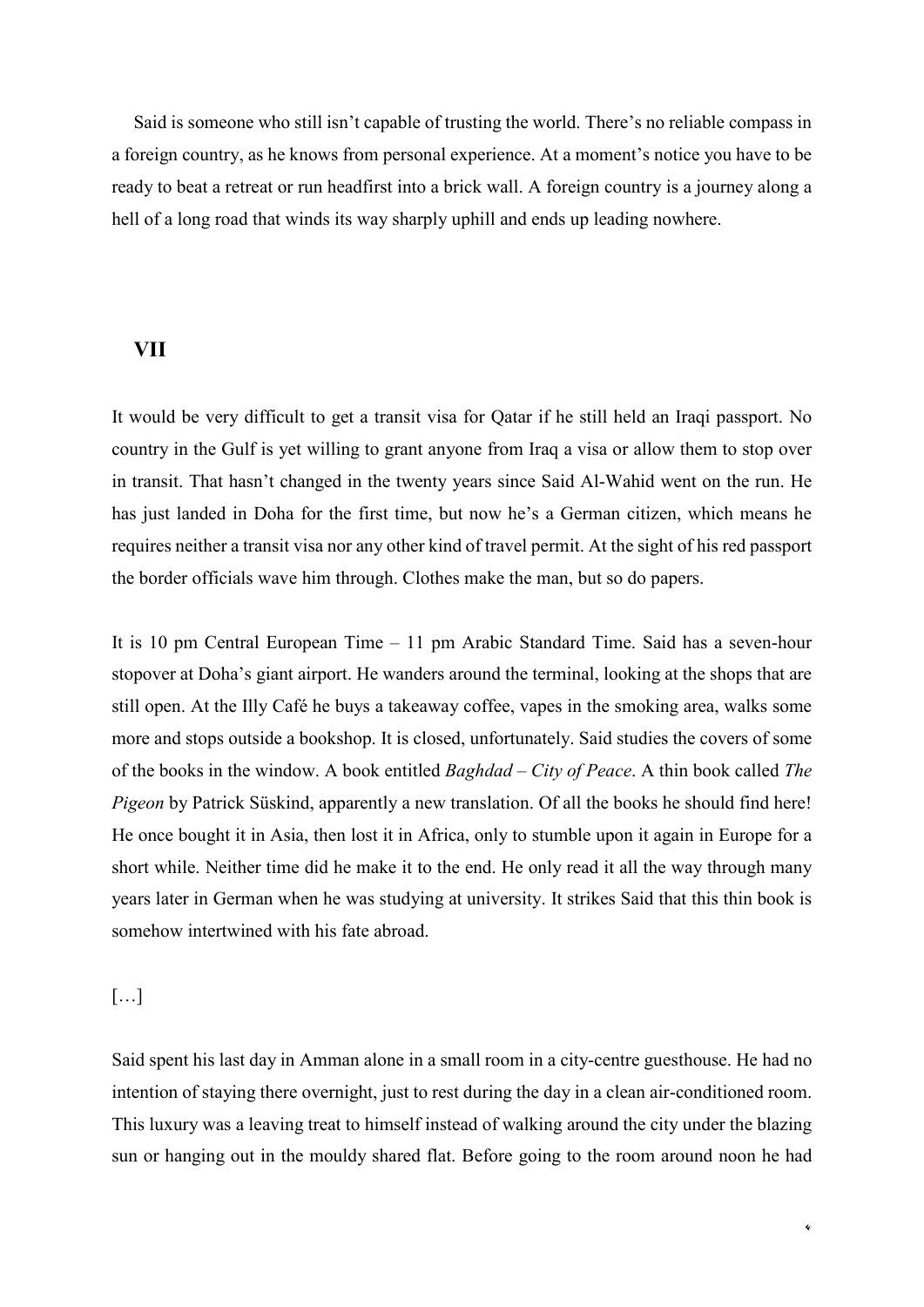searched the small bookshop outside the guesthouse for a book to read on the long journey ahead. The bookseller recommended *The Pigeon*, stressing that it had only just come out. The small volume was cheap. Said bought it.

Those were peaceful hours he spent in that guesthouse. He had a shower and sat in bed and watched TV. At some point he got up and through the small window he spotted a female traffic officer at the junction opposite. It was the first time in his life that he had seen a woman working as a traffic officer – a woman wearing a hat and holding a whistle who was directing traffic as she saw fit. Said stared out of the window at her for a long time as she went about her work.

Shortly before midnight Said was standing outside the travel agency at the main station. There weren't many people around, and the station kiosk was shut too. The man from the travel agency was standing next to the bus driver holding a list and asking every passenger for his or her name. If Said got on this bus, his whole life would consist of an endless string of bus stations. He was nevertheless one of the first to board the bus because he only had a small rucksack and no suitcase to put in the hold. Only a handful of people had gathered to wave off relatives and friends, some with a hint of smile, others with tears in their eyes. Back when Said left Baghdad, his mother had handed him the rucksack and whispered in his ear, 'Never come back!' She was standing outside their front door. Pale-faced, without tears, she stared at him like a ghost. By the time he got into the taxi she was already disappearing back indoors. Only his brother and his sister stayed outside to wave him off.

The bus drove off.

Said gazed out of the window at the many lights of the city. He realised that he really hadn't seen or experienced very much of Amman during his time in the city. He had been entirely focused on finding a place to sleep and a job, and applying for a visa.

The Egyptian bus driver obviously travelled this route on a regular basis and was keenly aware of who his passengers were. When they reached the motorway, he put on a cassette of Iraqi songs about loss and homesickness. The only woman on the bus, sitting in the front rows with her child and husband, began to cry. The bus driver put on a different tape - Egyptian songs about love and treachery this time. No one wept.

It was dark and after a while Said could no longer see anything outside, other than the odd light here and there. He dozed off and soon woke up, only to fall asleep again. Did he dream or think of something? Said can't remember now, but what he does recall is that he was happy to put more and more distance between himself and Iraq.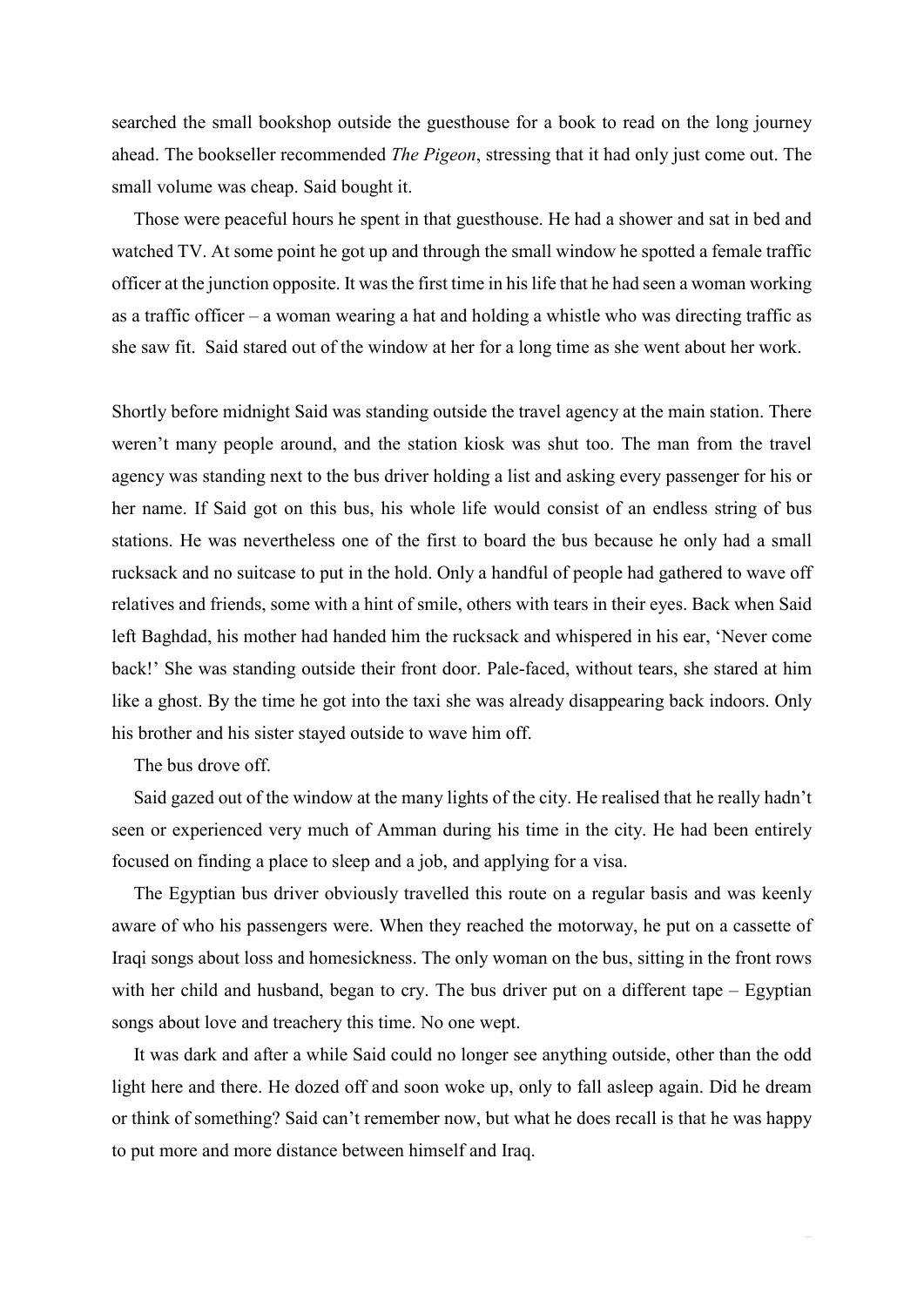### […]

Said was sitting at a table with a young Iraqi man. They picked falafel because everything else on the menu was overpriced. After eating the two of them went to the washrooms. There were two cubicles. Almost immediately after Said had entered one, the boy knocked on the door.

'Have you finished? Come on out! Get a move on, man!'

Said hurried up. 'What is it?'

'I'm getting out of here. Are you coming or do you want to spend the rest of your life in the Libyan desert? The window in my cubicle is open.'

'Where are we going?'

'Cairo, man! The mother of the world. You've got your rucksack and I've got mine, so let's go!'

The two of them climbed out of the window and jumped down. They sprinted off towards the main road without looking back. They ran towards a minibus that had just pulled up by the verge and leapt on board. The minibus took them straight into the centre of Cairo.

They didn't manage to stay in the city long, though. The very next day, they were woken and arrested by the police while they were still in bed at the hotel. The owner had clearly passed on to the authorities the photocopies of their passports he had made during their check-in. They were held in custody for several days. After being transferred from one police station to the next in handcuffs, they eventually found themselves sitting on a bus with lots of others and driven hundreds of miles to Sallum on the Libyan border. There they were released. Said had read a few pages of *The Pigeon* in one of those cells on the edge of Cairo, but he forgot the book as the police officers rushed him to board another bus and be carted off somewhere else.

Said Al-Wahid's mind contains another memory of that time in Cairo. His Iraqi companion is not involved in this version; he doesn't even exist.

Said ran away from the guesthouse on his own. In the centre of Cairo he found a job in a bakery belonging to Abo Mahmood, who had spent time in Baghdad as an immigrant worker a decade earlier and therefore believed he owed the Iraqi people a debt of gratitude. Said worked for him every day from morning to afternoon prayers and lived in a room on the roof of his house in the Abdin area of the city – not just for one day but for several weeks. Then someone grassed on him to the police because of a girl. Her name was Amina or Nadine, and she and her family lived on the roof too, in another room. Said can't really remember whether they got together or not, but they definitely flirted. The man who grassed on him – Said has

4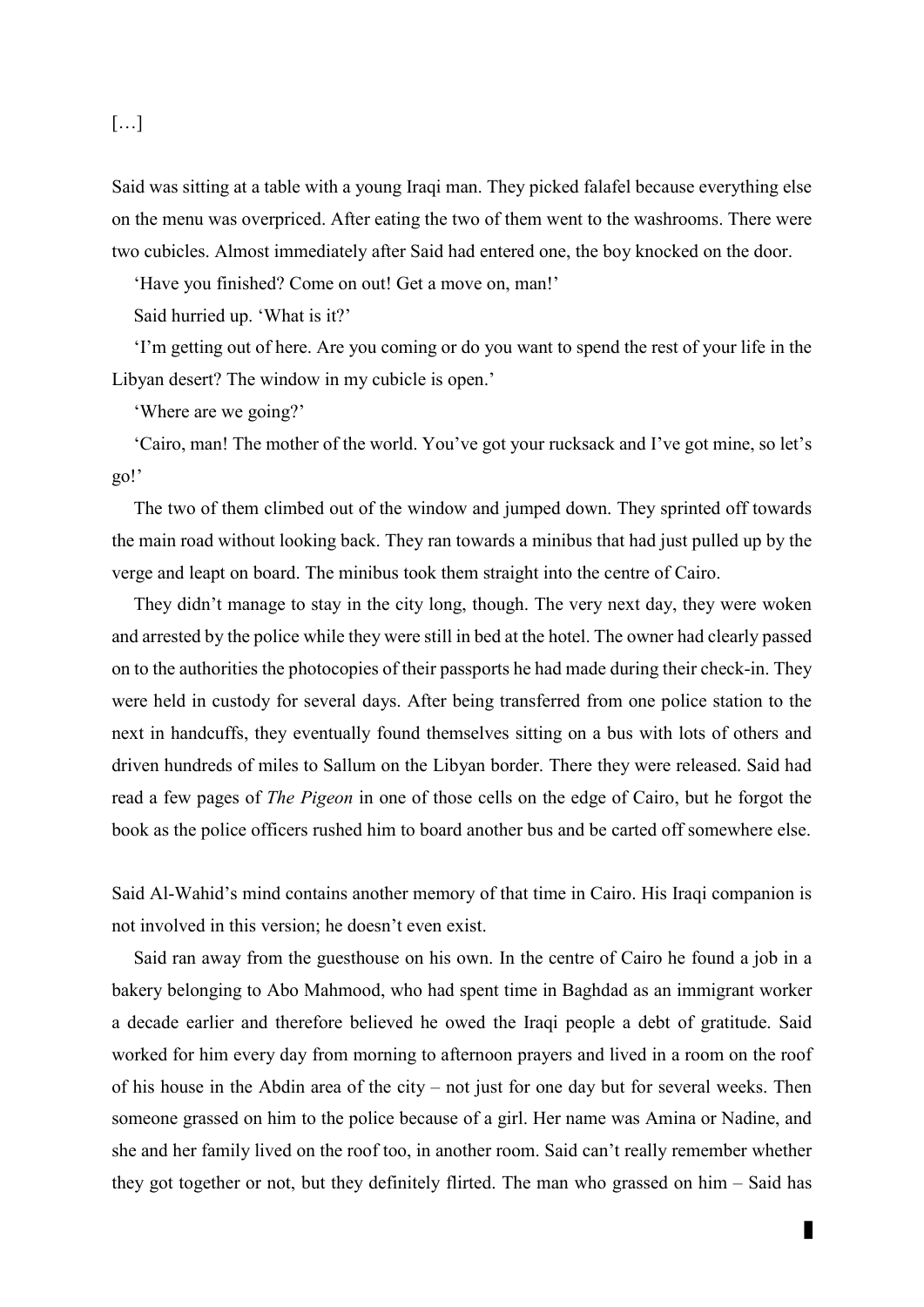long since forgotten his name – was known locally to be a spy for the secret police. He would sit around all day in a café, drinking tea, smoking cigarettes and watching people walk past. He must have had a crush on Amina or Nadine and wanted rid of the Iraqi.

One of these two versions could be true. There's even a third, but Said only vaguely remembers it.

After a good three years in Libya and other African countries where he changed towns and villages as others change their shirt, acquiring first-hand experience of a series of police stations and people-trafficking dens, Said happened upon *The Pigeon* again, but this time it was in Europe.

When he made it to Athens there were already lots of refugees there – Iraqis, Iranians, Pakistanis and Afghans. They were camped out on every corner and every wall around Omonia Square, as if the whole neighbourhood were one big bazaar. Some of them hawked bread with boiled eggs, tissues, peanuts and sesame rings or cleaned car windows at red lights; others sat around here and there, waiting without knowing what for. The traffickers were loitering nearby, of course. They had their own street corners. They were mainly to be found on Syntagma Square or in the Egyptian-owned Cleopatra Café. Three or four guys hung around on the pavement outside the Western Union branch, taking care of the money side of things. These were the financial middlemen. They organised for a refugee's relatives or friends in Europe to transfer money to their account, then withdrew it and either gave it to the refugee or paid the trafficker for his services. All for an appropriate fee, of course. In other parts of the city, church charities distributed free food every afternoon, and people were even allowed to take a weekly shower in a monastery. It was hard to find a free table in the Caritas canteen in the centre, though. There were always hundreds of hungry people queuing outside the building. But an alternative did exist: the owner of a snack bar sold gyros wrapped in pita bread, and very cheap vegetarian potato pitas to refugees and the homeless.

The world was more pleasant and safer in Athens during the day than it was at night. Nightfall marked the start of the great exotic gala – the meat market. It took place directly opposite the parliament building on Syntagma Square. Old men came looking for young flesh. It was an international market since the clients were by no means all Greek: there were sex tourists from other Western countries in Athens too. The younger refugees became sex slaves and went along with everything asked of them to earn a quick buck and spend the night in a hotel instead of being easy prey for the bandits and racists outdoors. Most people who were short of money slept under bridges, in parks and in ruined buildings. Bandits roamed around at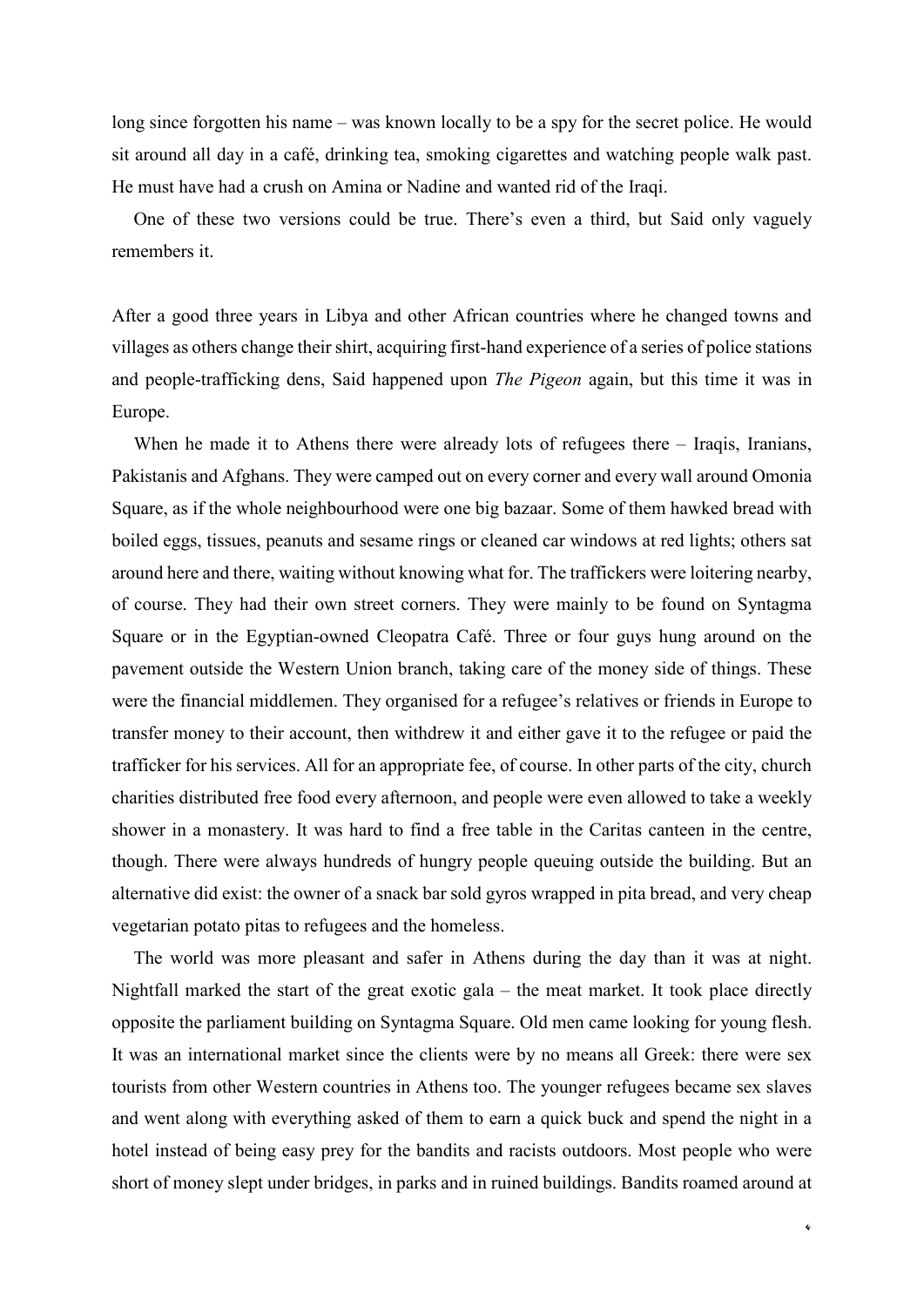night with knives and clubs. Some were even armed with proper guns. They extorted a nightly protection fee. Three groups – Greeks, Arabs and Kurds – had divided up the city centre among themselves. Not that they took much from each individual, but it still brought in a tidy sum whenever they came across a herd of refugees and homeless people gathered in one spot. Said often managed to slip away when he got wind of approaching money collectors. Little by little, however, Said realised that these gangsters were sometimes necessary because they protected their 'guests' from being attacked by Greek neo-Nazis. These groups called themselves *Chrysi Avgi* or Golden Dawn. These *Chrysi Avgi* men would turn up in places they knew the bandits didn't control or didn't have enough troops, mainly at the weekend. They would bellow as they beat up refugees with their clubs. It appeared to be their Saturday hobby, their form of hockey.

The only refugees who had any luck in Athens were Iraqi Christians. They were allowed to apply for asylum in Greece. They were given beds in asylum centres. They had the right to three meals a day as well as access to showers and toilets. The unbaptised had no chance, as even the Arabic translators made clear before you even entered the asylum office.

'Are you Christian?'

'No.'

'Go somewhere else. There's no point in asking here.'

Although Said didn't have any official Greek papers, he wasn't really scared of being arrested by the police. There were so many refugees in the city that it would have required an impossible number of jails to hold them. All the same, the police would scoop up a few from the streets now and then. And one day, one weekend, the police caught Said while he was standing outside the Arab supermarket on Kotzia Square and arrested him.

He was put in a cell at the police station with two other men, a young Greek and an Iraqi called Samir. The young Greek was very agitated and spent the whole time by the door, talking to the police officers. After a while, the door opened and they led him away. He didn't come back. Samir the Iraqi had a refugee permit because he was a Christian, but this hadn't stopped the police from rounding him up. He didn't give much away about himself. He didn't say very much at all, in fact. All Said can remember about Samir is that he'd been living in Athens for a year and was waiting for the result of his asylum application. He'd originally planned to go to Amsterdam or Copenhagen, where his aunt lived, but he'd got stuck there in Athens.

That evening a policeman opened the cell door and gave them a few bread rolls and some boiled potatoes. Samir spoke to the officer for quite a long time in a mixture of Greek and English. Said scarcely understood a word. Samir told him afterwards that he had asked the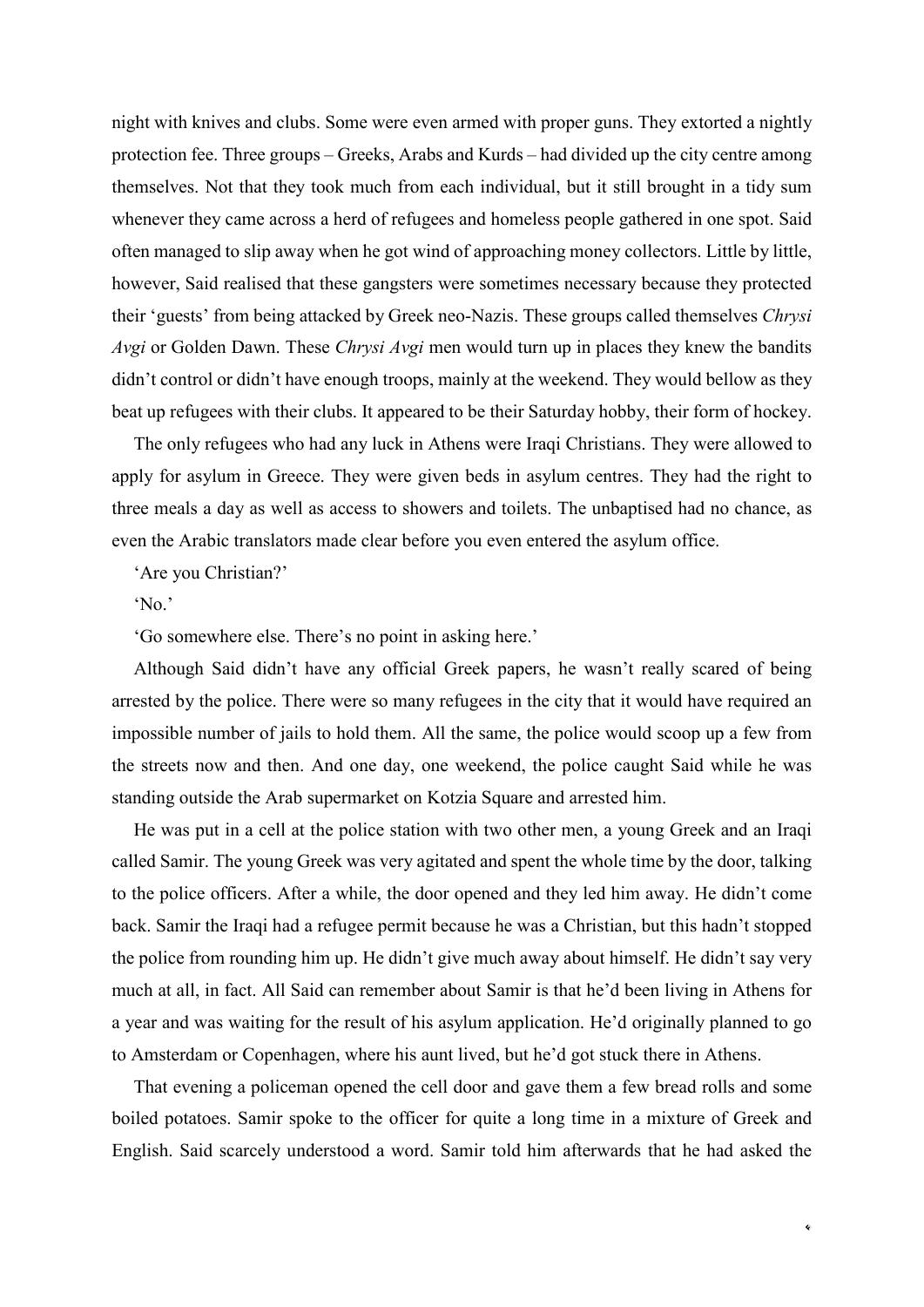policeman if he could bring him a book from his rucksack; he'd like to something to read. A few minutes later the man actually came back.

Before handing Samir the thin book he asked, 'The Qur'an?'

'*Όχι, όχι*! I'm Christian. This is a novel. From Germany. Name is "*peristeri*".'

'OK,' the policeman said, giving him the book and then shutting the cell door again.

Said was stunned. It was Patrick Süskind's *The Pigeon* – again! Samir read a few pages before passing the book to Said and closing his eyes.

Said lay on his mattress. That night he didn't have to run from the money collectors or the racists. He was protected by the police here. He was safe. Savouring this fact, he made the most of the time to read. Now and then he drank some water from the tap and chewed on a potato or a bread roll before continuing his reading. It was his most comfortable night in Athens so far – free from fear and on a real mattress, in the company of a fictional character who suddenly finds a pigeon sitting in the hallway outside his flat and is plunged into anxiety and horror. At some stage, though, he fell asleep, having once more failed to finish the thin book. The next morning the two Iraqis were released and each went his own way.

After four years on the road, Said reached his provisional destination – Munich. Some years after his arrival there, during his studies at Ludwig Maximilian University, he was sitting in the university café on Ludwigstrasse with three fellow students, two men and one woman. Said was making fun of a piece of news he'd read in the paper. Munich, the Bavarian capital, had devised a plan to combat the pigeon droppings that sullied facades and corroded the city's monuments. The idea was to install an efficient electric pigeon deterrence system on the roofs of the historic buildings. The pigeons found electric shocks so unpleasant that they were bound to avoid the buildings and their wider surroundings in future.

'In Bavaria people are tortured with paragraphs and animals with electric shocks,' he railed. But as he went on, the old story of *The Pigeon* came to his mind and he told his friends about it.

One of the male students said, 'Oh, you Orientals are all such fabulists!' The woman made a mental note of this story, however, and made him a surprise gift of the German edition on his birthday.

And this time he managed to read it all the way through.